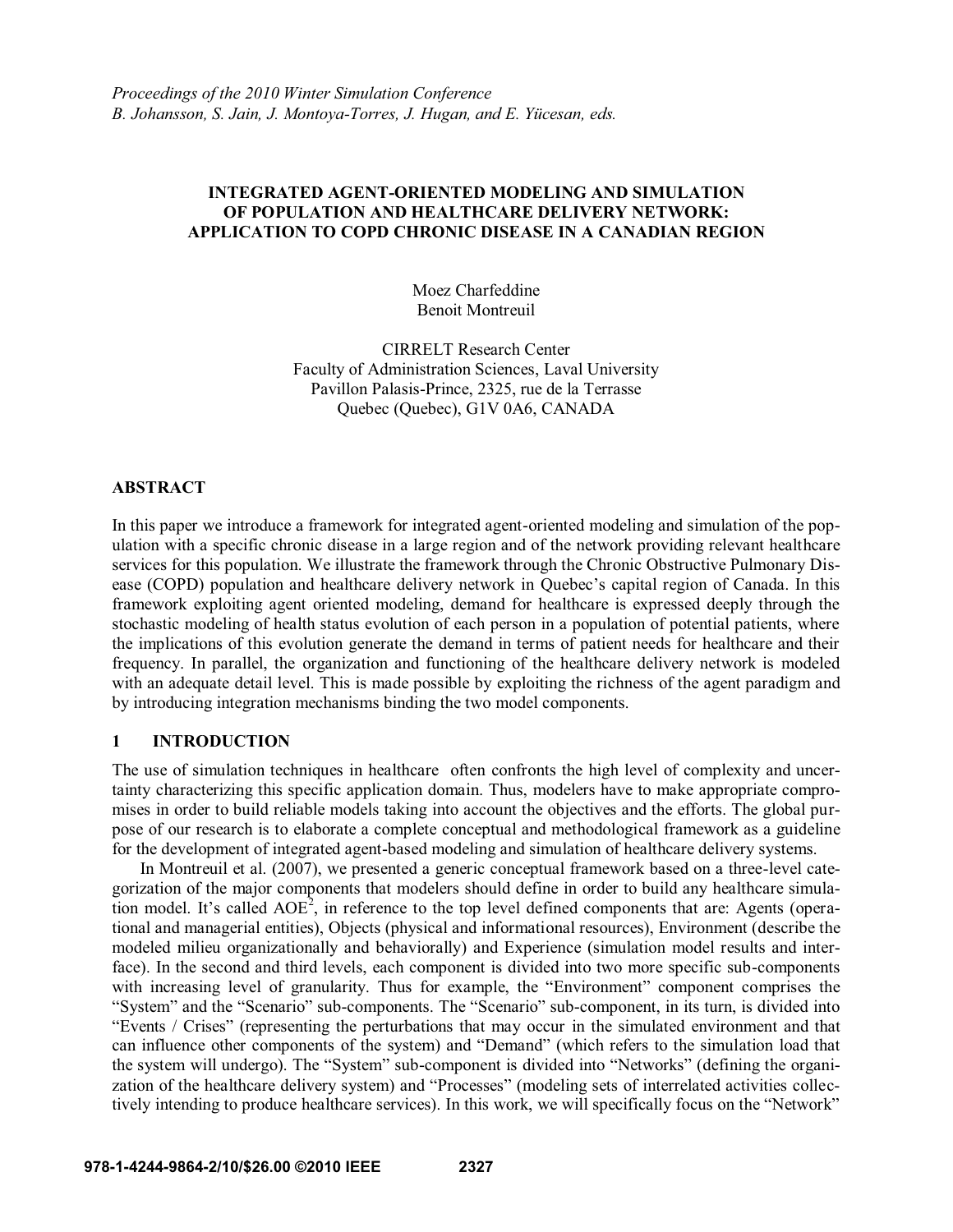and "Demand" components and present an integrated agent-simulation model for chronic disease population and healthcare delivery network, in accordance with our vision of the global  $AOE<sup>2</sup>$  framework. The model is developed using an agent-oriented methodological framework presented in Charfeddine and Montreuil (2010).

 The paper is structured as follows. Section 2 presents a brief literature review of how demand for healthcare services and healthcare delivery networks are modeled in existing simulation studies. Section 3 introduces the generic concepts of our integrated agent-oriented simulation model. Section 4 gives an illu strative field application of the framework, which is the case of COPD disease in the Québec's capital region in Canada. Finally, in section 5, conclusion and future work related to our research are presented.

#### **2 LITERATURE REVIEW**

The use of simulation techniques as a modeling approach is ever more increasing in the healthcare domain since the last few decades. Jun, Jacobson, and Swisher (1999) presented an extensive literature review of such applications and classified them into two categories: management of patient flow and resource allocation. In a systematic review of the use and value of simulation in healthcare, Fone et al. (2003) enlarged this classification by adding other categories like infection and communicable diseases, costs and economic evaluation, and screening. More recently, Brailsford (2007) proposed a taxonomy of healthcare simulation models, specifically discrete-event simulation and systems dynamics, based on the level of detail on which the model is focusing. The author identified three main groups of models at the human body level, at the healthcare unit level, and at the system-wide level.

 Throughout these different classifications, we can distinguish our two major components that each simulation model in healthcare domain must address with greater or less detail and depth: 1) the population generating the demand for healthcare services, and 2) the healthcare delivery network representing the organization of the healthcare system in order to satisfy the population demand.

 Simulation studies focusing on population and demand components lie principally in the domains of economic, epidemiologic and clinical modeling. In economic models, healthcare is considered like any other product or service consumed by a person or a population. Thus, personal as well as population demand for healthcare is expressed as a quantity function depending on different determinants such as prices of healthcare services / supplies, age, education level, and so on. Economic simulation models aim generally to evaluate the economic impact of diseases and health policies. Examples of such studies for the specific case of COPD disease can be found in Rutten-van Molken and Lee (2006) which include those by Hoogendoorn et al. (2005) and Borg et al. (2007). Epidemiologic studies are interested in modelling the spread of infectious diseases and thus go deeply in capturing the disease specificities (Ekici, Keskinocak, and Swann 2008, Aleman et al. 2009, Araz et al. 2009, Koppenhaver et al. 2009). Clinical models go also deeply in the modeling of the disease progression and health status, but in a perspective of analyzing medical interventions or for medical training purposes (Dev et al. 2007). In most of these studies, the healthcare delivery network is modeled at a macro level which generally just permits to assess the costs and availabilities of healthcare services.

 Simulation studies focusing on healthcare delivery networks are mainly based on modeling care processes, patient flows and available resources within healthcare supply chains and facilities such as hospitals, clinics and care units. We distinguish two main categories. First there are simulation models centered on one healthcare service or center, such as emergency centers (Takakuwa and Shiozaki 2004; Medeiros, Swenson and DeFlitch 2008), operating rooms (Ferrin et al. 2004, Vasilakis et al. 2006), intensive care units (Griffiths et al. 2005), outpatient clinics (Morrison and Bird 2003, Giachetti et al. 2005, Wijewickrama and Takakuwa 2005), and ancillary services (Osidach and Fu 2003, Wong et al. 2003). Second there are simulation models centered on multiple healthcare services such as Blasak et al. (2003) studying emergency and medical telemetry units, Ashton et al. (2005) dealing with multiples clinics and treatment rooms, and Kotiadis (2006) representing an integrated care network for elderly people. In most of these researches, population demand for healthcare services is expressed as the probability distribution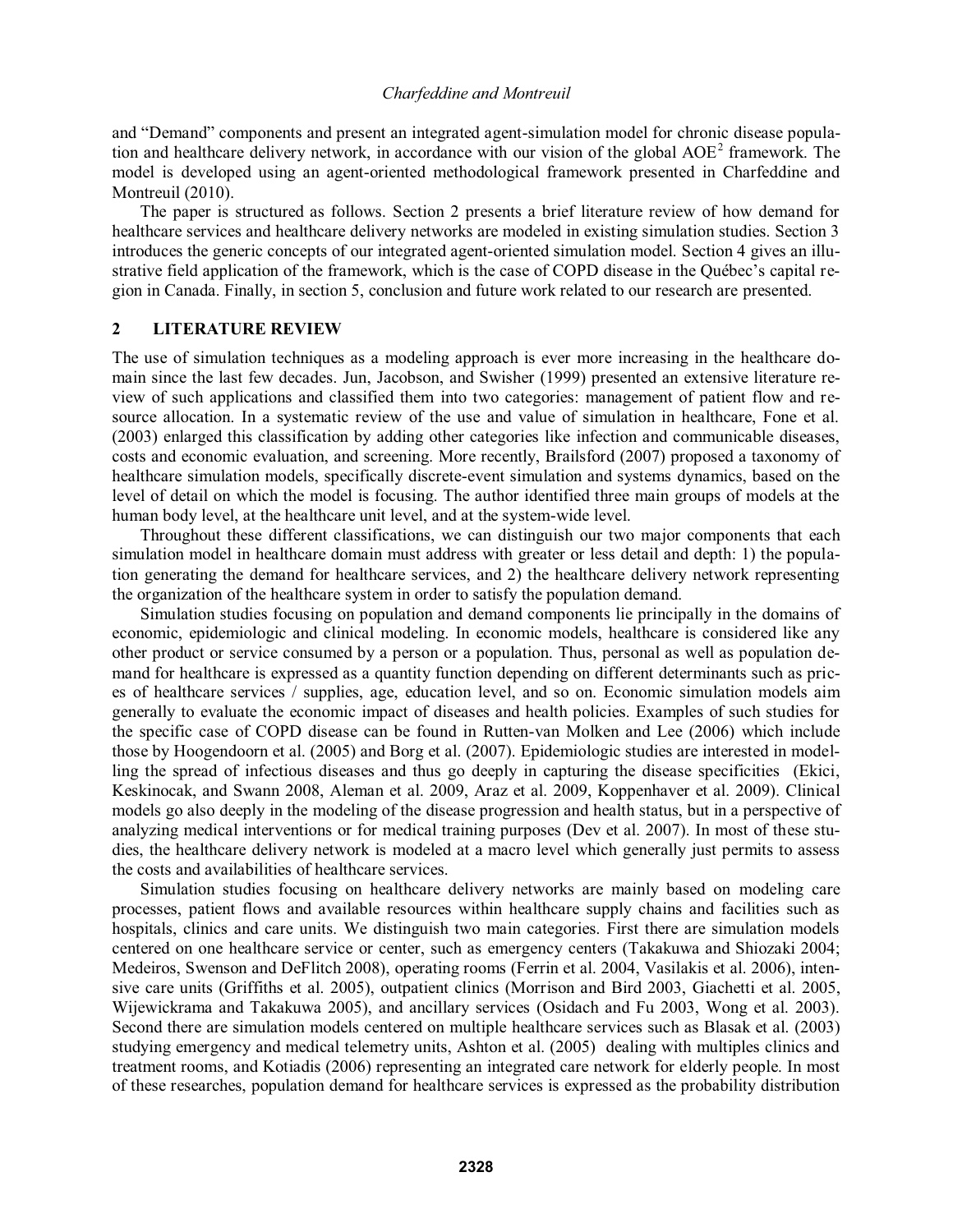of the quantity or arrival time of each type of patients. These types are defined using some of 
principal characteristics such as their priority within the system.

 Despite the diversity of simulation models focusing on either the population or network components, we did not find studies exploiting at the same time the analysis capacity richness that in-depth models of each components are able to provide. This is most probably due to the huge efforts perceived to be needed to elaborate such models. However, we think that there are ways to build with reasonable efforts integrated models of population and healthcare delivery networks in which demand is expressed more deeply while, in parallel, the organization and functioning of the healthcare delivery network is captured with an adequate detail level.

### **3 PRESENTATION OF THE INTEGRATED AGENT-ORIENTED SIMULATION MODEL**

As mentioned before, the two main differentiating facets of our integrated model are the population model and healthcare delivery network model. We present here the structure of each model as well as the integration concepts that are used to link both of them.

### **3.1 Population model**

Simulation models of demand for healthcare can be expressed more deeply through the stochastic modeling of the health state evolution of each person (represented as an agent) in a population of potential and actual patients, where the implications of this evolution generates the demand in terms of patient needs for healthcare and their frequency. Thus, in our proposed approach, demand for healthcare is modeled through the exploitation of four main population levels: general population, vulnerable population, affected population and registered population.

 Each person is modeled by a set of individual factors such as socio-demographics (age, gender, residence zone, educational level, income, employment status, etc.), organic systems / clinical characteristics representing his health state (weight, height, blood pressure, disease severity, etc.), capabilities (traveling easiness, autonomy, etc.) and lifestyle / behaviors (smoking status, nutritional habits, etc.).

 The general population includes the set of persons representing the overall population. Its representation includes an evolution model using data on and prognoses of elements such as births, mortality and migration. It has also environmental factors determining its societal organization and context such as pollution and health policies.

 A risk factor represents any element of the individual or environmental factors that is susceptible to cause a particular disease or any organic systems deficiency of a person. Each person in the population presenting one or more risk factors has a probability to be considered as vulnerable and consequently as susceptible to develop the disease. The set of such vulnerable persons defines the vulnerable population.

The affected population includes the set of really affected persons. They evolve from the vulnerable population to the affected population according to probability transitions for each disease and each severity stage of the disease. These probabilities represent the prevalence (for the initial population generated in the beginning of the simulation) and the incidence (during the simulation) of each disease and each severity stage of the disease. They can be dependent on one or more individual and / or environmental factors (especially risk factors).

 Depending on the specificities of the disease, some health state characteristics also evolve under the influence of particular events and conditions related to the progression of the disease. Thus, for example, each affected person has a probability of having his health state deteriorate and thus ending up with a more advanced stage disease, and even to die (more probable if he is already in a more severe stage). Inversely, an affected person has a probability of having his health state improved and switching to a less advanced disease stage, and potentially to recover if we are not in context of a chronic disease (more probable if he is already in a less severe stage).

 Once an affected person uses healthcare services from the delivery network, he becomes part of the registered population.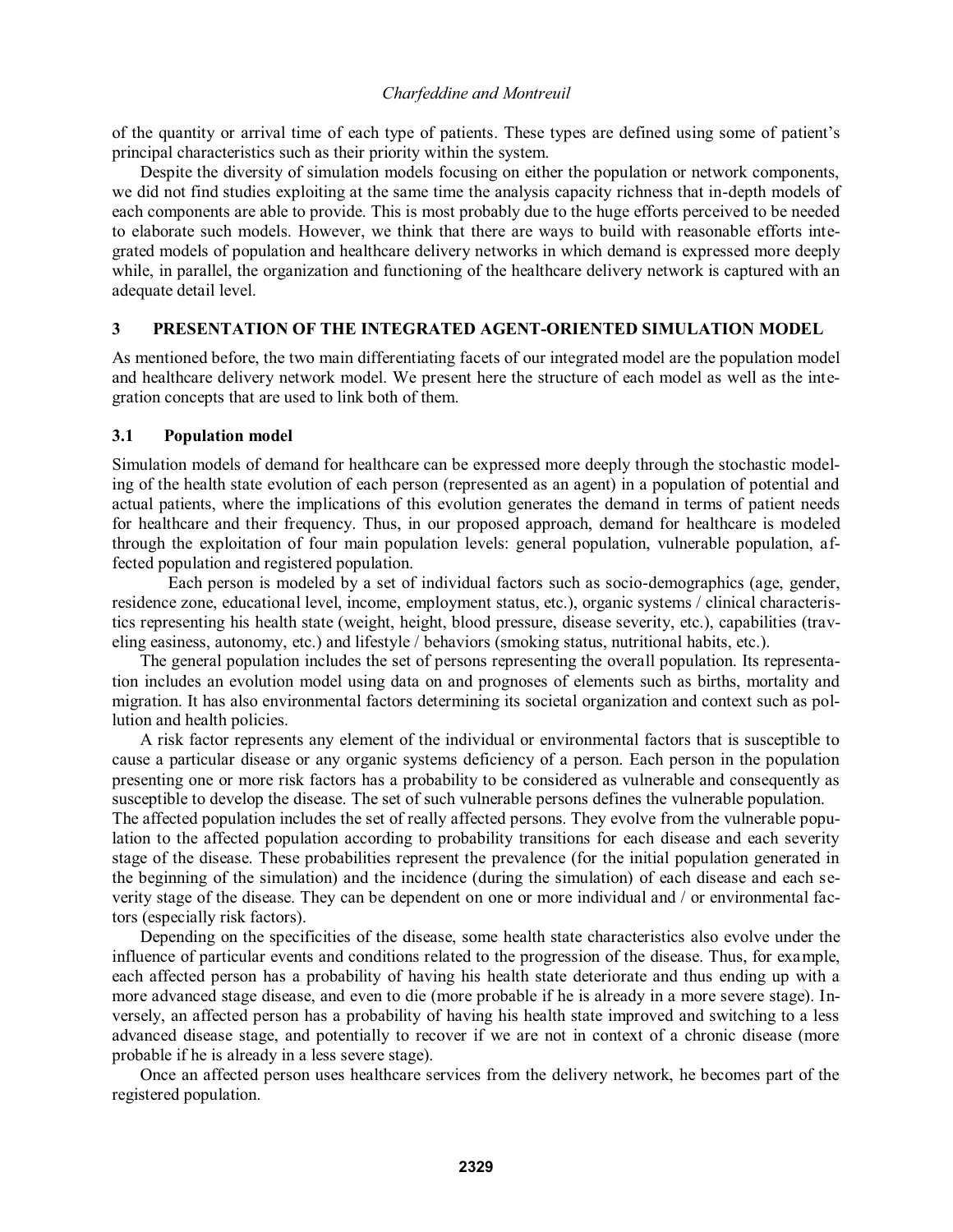## **3.2 Healthcare delivery network model**

Our proposed healthcare delivery network model is based on our strategic mapping framework and agentoriented modeling methodology for healthcare delivery systems presented in Charfeddine and Montreuil (2008, 2010). Conventionally, a network is composed of nodes and inter-node links. In our framework, nodes correspond to Healthcare Service Centers (HSCs), which is a generic term that refers to any healthcare organizational entity (emergency, hospital, clinic, etc.). HSCs are responsible of delivering specific healthcare services, by making decisions and performing processes, using resources to do so. Depending on the model objectives, each HSC and its associated processes and resources are presented with less or more details. For example, at a high level, a service process is composed of the following activities: admission, waiting queue, service and discharge.

 The main agents that are defined in our healthcare delivery network model and their roles are described in Table 1. Tasks and capabilities assigned to each agent are specific to each model application. As required, it is also possible to identify other agents such as "Information agents" which encapsulate medical knowledge. From an architectural point of view, we consider deliberative (cognitive) agents and reactive agents (details on these architectures are available in Wooldridge (2002) for example). Figure 1 presents the operational model of a HSC comprising the two agent societies.

| Agent                    | Role                                               |
|--------------------------|----------------------------------------------------|
| Patient agent            | Maintaining and improving his/her health status.   |
| Care provider agent      | Serving his/her patients by providing required     |
|                          | care.                                              |
| Access agent             | Answering appointment and admission demands        |
|                          | of patients giving the capacities and access mod-  |
|                          | alities of the center.                             |
| Referring agent          | Responsible for patients discharge and referring   |
|                          | between centers                                    |
| Healthcare service agent | Responsible for delivering the entire care service |
|                          | according to a specific process.                   |
| Healthcare center agent  | Responsible for delivering the services offered by |
|                          | the center.                                        |

|  |  | Table 1: Agents composing the healthcare delivery network and their roles |
|--|--|---------------------------------------------------------------------------|
|  |  |                                                                           |

 Two types of interactions between agents are considered: informational and physical. Resources can be of three types: human, material and informational. For more details on these concepts, see Charfeddine and Montreuil (2010). Furthermore, as the model takes into account the spatial accessibility to healthcare centers, each HSC has a geo-referenced location.

When they are within a HSC within the network, patients have probabilities of needing a reference to another service or HSC depending on their health status. These probabilities are defined by typical patient pathways. A margin of error can also be added to some transition probabilities to model the efficiency of the referring system and to enable evaluating its impact for example.

## **3.3 Integrating population and healthcare delivery network models**

The efficiency of the healthcare delivery system and the minimization of costs of the services have posi tive effects on the consumption of the services by the population and consequently on its people's health state. Inversely, it is clear that population characteristics, behavior and disease specificities have impacts on the way people consume healthcare services and thus on the performance of the healthcare network delivering services to this population.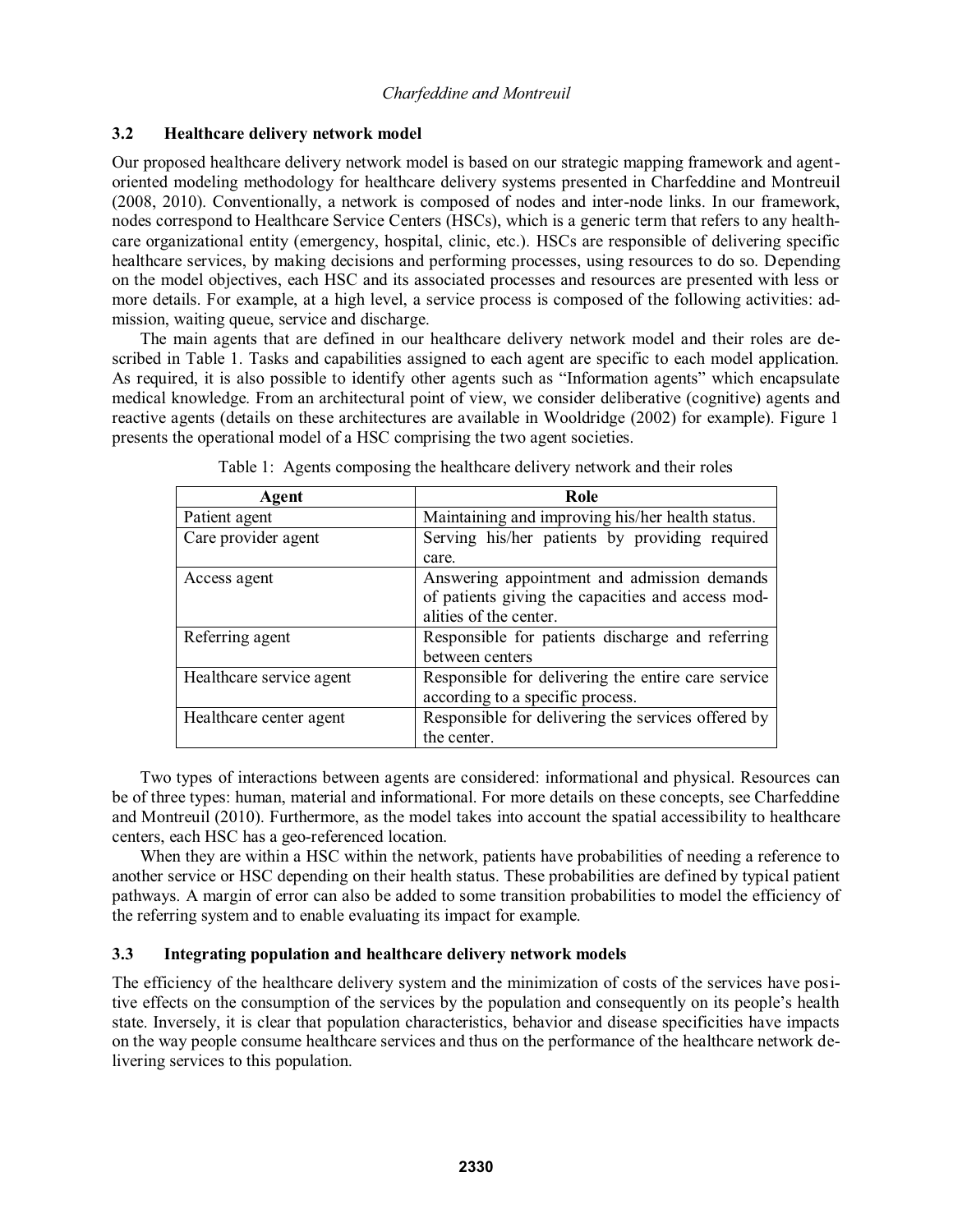

Figure 1: Agent-operational model representing a Healthcare Service Center

 In order to reflect the impact of people behavior and disease progression on the way they consume healthcare services, we consider that each affected person may have different manifested disease symptoms that can evolve through time. When affected, each person may have a different behavior when facing his symptoms. This behavior depends on one or more socio-demographic characteristic(s) and on factors such as the nature, the number, and the severity of the symptoms. We identify the following typical profiles:

- $\bullet$  Persons who are in an advanced stage of the disease (or having punctual periods of worsening symptoms manifestation) have highest probability of becoming urgent cases within our healthcare delivery network (i.e. trying immediately to get urgent services in the healthcare delivery system);
- $\bullet$  Non-urgent cases that are prone to try to contact a healthcare provider immediately or at least within the next few hours or days by asking for accessible unscheduled or scheduled services;
- $\bullet$  Non-urgent cases that are less tempted to call a healthcare provider; a varying delay is needed in this case before the persons try to ask for scheduled services of the healthcare delivery system.

 In order to reflect the impact of the performance of the healthcare delivery network on the way people use the offered services and on their health state, we introduce the following concepts:

- - A person trying to get services from a healthcare provider, or having decided to do so, will have a chance to succeed depending on the accessibility he has to the healthcare delivery network. This accessibility depends on some socio-demographic characteristics such as residence location, having or not a family physician, and so on. For these people, the health status evolution and behavioral profile model are again used to calculate how frequently they will return requesting care from the system.
- $\bullet$ The probability that an affected person's health state will deteriorate are lower if the person was already diagnosed having the disease and is under treatment or followed by a health professional. Inversely, the probability that an affected person's health state will improve are higher if the person was already diagnosed having the disease and is under treatment or followed by a health professional.
- - In a simulation experiment, an affected person should not be effectively recognized by the healthcare delivery system until he is diagnosed by a health professional as having the disease.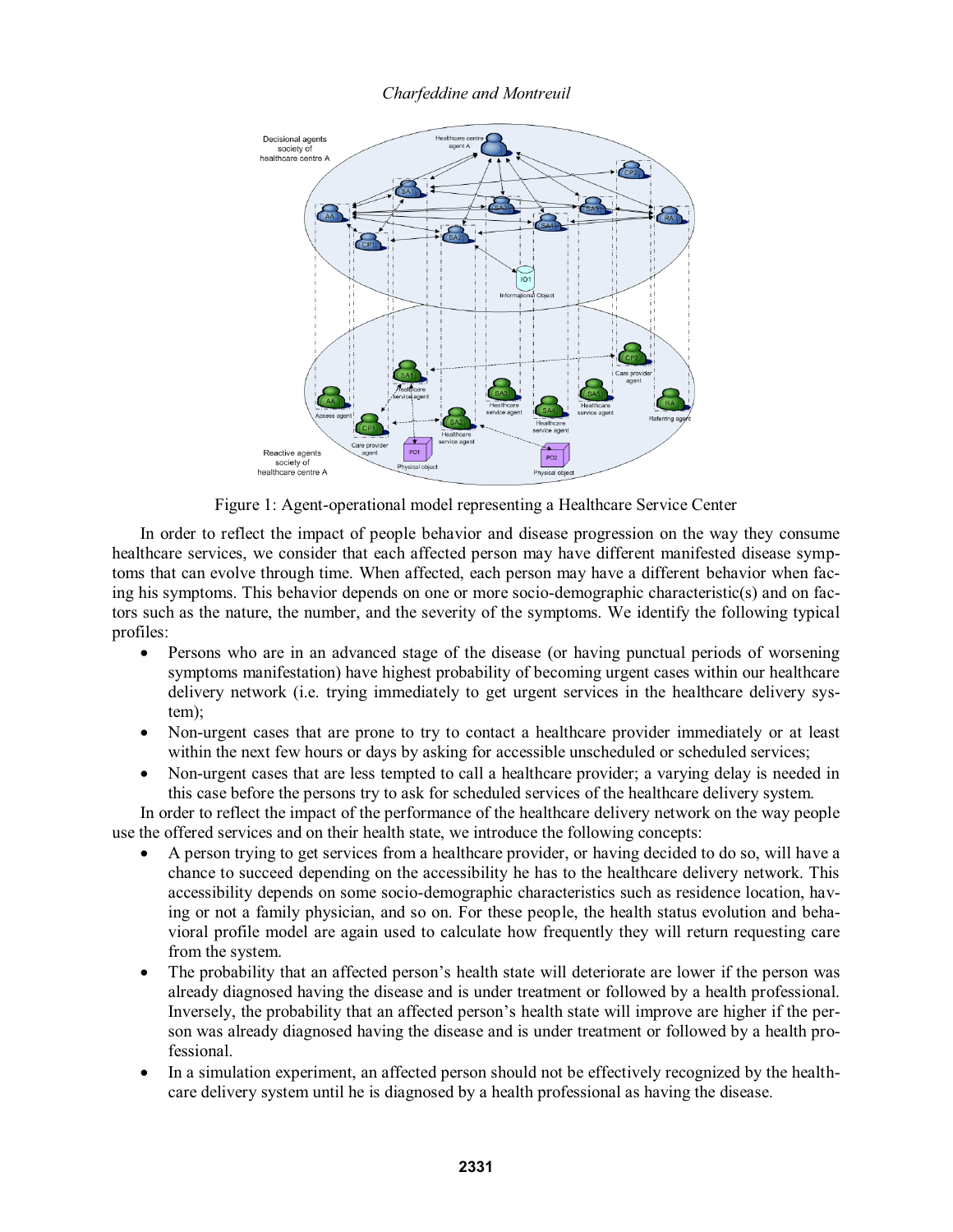# 4 APPLICATION TO THE CASE OF COPD DISEASE IN THE QUÉBEC'S CAPITAL **REGION IN CANADA**

The modeling approach is illustrated using the example of COPD disease in Québec's capital region in Canada. The COPD is a non-reversible lung disease in which the lungs are damaged, making it hard to breathe (O'Donnell et al. 2007). The healthcare delivery network is administratively divided into four zones, each representing a local healthcare network coordinated by a CSSS (French acronym for Health and Social Services Center). These zones are: Vielle-Capitale, Québec-Nord, Charlevoix and Portneuf. The region covers a territorial area of 19,285 square kilometers. It deserves 57 municipalities, towns and villages. The overall region is also under the responsibility of the Agency of Health and Social Services of Capitale-Nationale, which is the regional authority coming under the Quebec's health and social services ministry.

### **4.1 Data collecting methods**

An extensive data source review was performed in order to collect the data inputs feeding our agentoriented simulation model. Probabilities and statistics are derived from: 1) clinical and medical scientific studies about the COPD disease and its evolution (Garrido et al. 2006, Voll-Aanerud et al 2007a, 2007b), 2) field experts evaluation (lung specialists, clinical nurses specialized in COPD, health services manag ers), 3) official statistics of the healthcare governmental authorities (such as Quebec's health and social services ministry, Agency of health and social services responsible of Capitale-Nationale), and 4) data collected using the information system of Laval hospital in Québec City with the collaboration of our partners from this hospital.

 Due to the important quantity of data needed for this type of population simulation model, it is not always easy to get the desired data at the desired detail level. Thus, we use the following approach: we start by searching specific data for the zone, then, if not available, for Québec capital region, then for the Québec province, then for Canada, then for occidental countries, then for other countries. If the data is not available with the desired dimension (for example, by age and not by sex) or for desired year, we make an extrapolation using the most suitable data available, while spotting it as data requiring sensitivity analysis and further investigation.

## **4.2 Initial population and its projection**

Data that populates the model at the beginning of the simulation is defined to represent the whole population of the region using estimations of the initial population size for the base year and the repartition by zone, sex and age groups (e.g. five-year groups). More specifically, COPD affected persons at the beginning of the population are obtained from data on chronic disease prevalence.

 Annual evolution of the population for the simulation period is derived from statistics on births, mortality and net migration for Québec province. The mortality (and its repartition by zone, sex and age group) is divided into mortality caused by COPD and mortality caused by other causes. The former is available directly from data on chronic diseases mortality. The later is calculated as the difference between the total mortality rate and the mortality rate due to COPD.

 Since the simulation time unit is a day, we suppose that the total annual number of births, net migration and mortality due to other diseases than COPD are uniformly distributed along the days of a simulation year. Mortality due to COPD is a part of the disease evolution model of each affected person.

## **4.3 Person / Patient model**

In this article, we use the term "person" for each individual in our population. When a person is affected by COPD disease and uses a healthcare service provided by the delivery network, such a person becomes a "patient". In the following subsections, we present the main components of the person / patient model.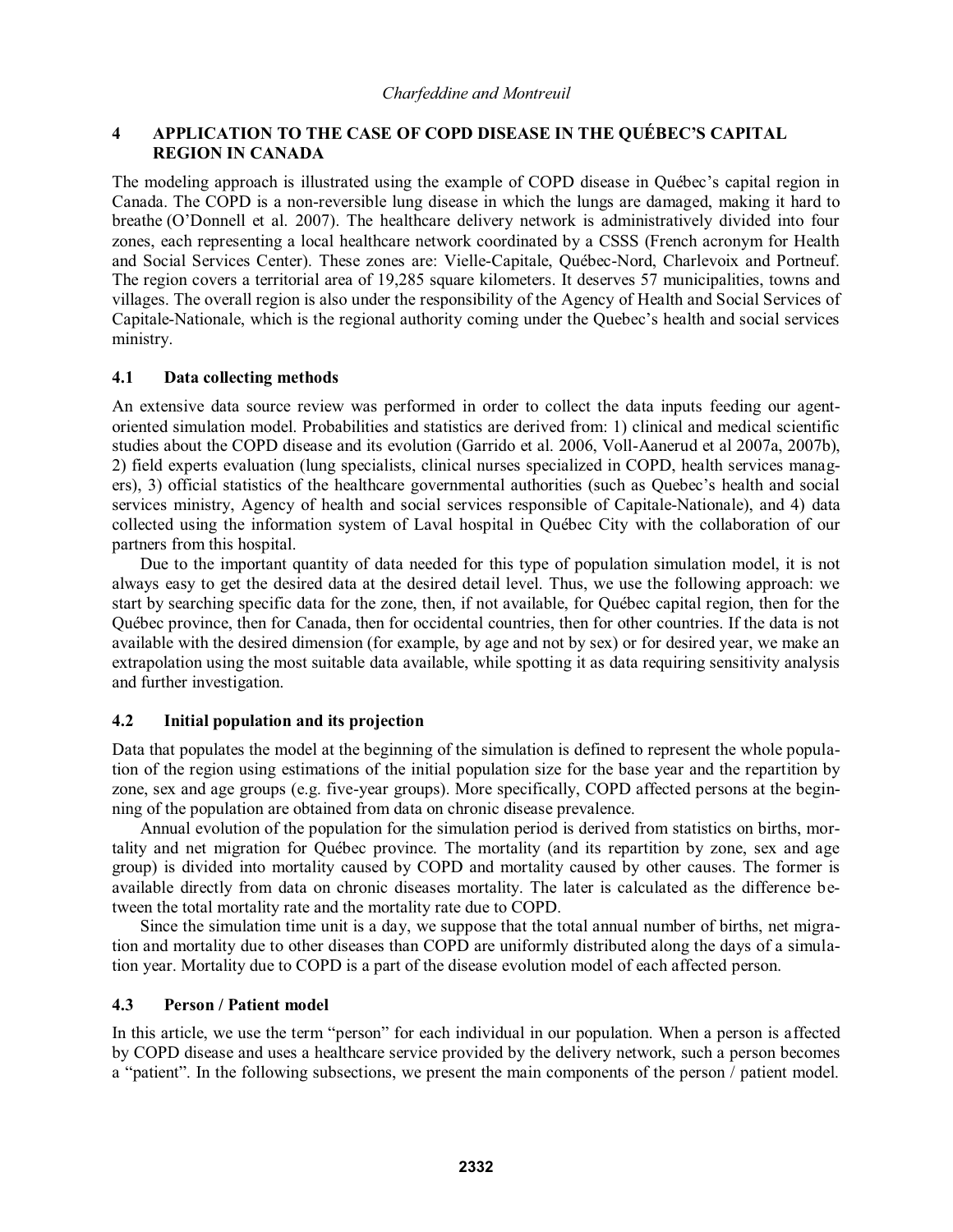Statecharts are used to present the evolution of the health status and the behavior of the person / patient agent.

## **4.3.1 Demographics**

Socio-demographic characteristics considered in our COPD model are the following : age, gender, residence zone, home residence postal code, and educational level. Each person generated in the population has its own characteristics defined using transversal statistics of the studied population.

## **4.3.2 Smoking status**

It is well recognized that smoking is the principle cause of COPD, indeed about 85% of occurrences (see for example O'Donnell et al. 2007). Thus, in our model, three categories of smoking status are considered: never-smoker, current-smoker and ex-smoker (see smoking status statechart in figure 2). Initial smoking status estimates are derived from data on population smoking prevalence by age group, sex and zone. Start, quit and restart smoking transition rates are obtained from studies analyzing population smoking behavior. They can be influenced also by prevention and education programs delivered by the network. Other factors that are potentially causal risk factors related to COPD are: exposure to pollutants and heredity, but these are not yet included in our current model.



Figure 2: Statecharts representing Health status, Smoking status and Exacerbation status

# **4.3.3 Health state : COPD severity and Exacerbations**

Since the model illustrated in this paper is specific to the COPD disease, we consider that the health state of each person in the population is, at the higher level, in one of the following states: healthy, COPD af-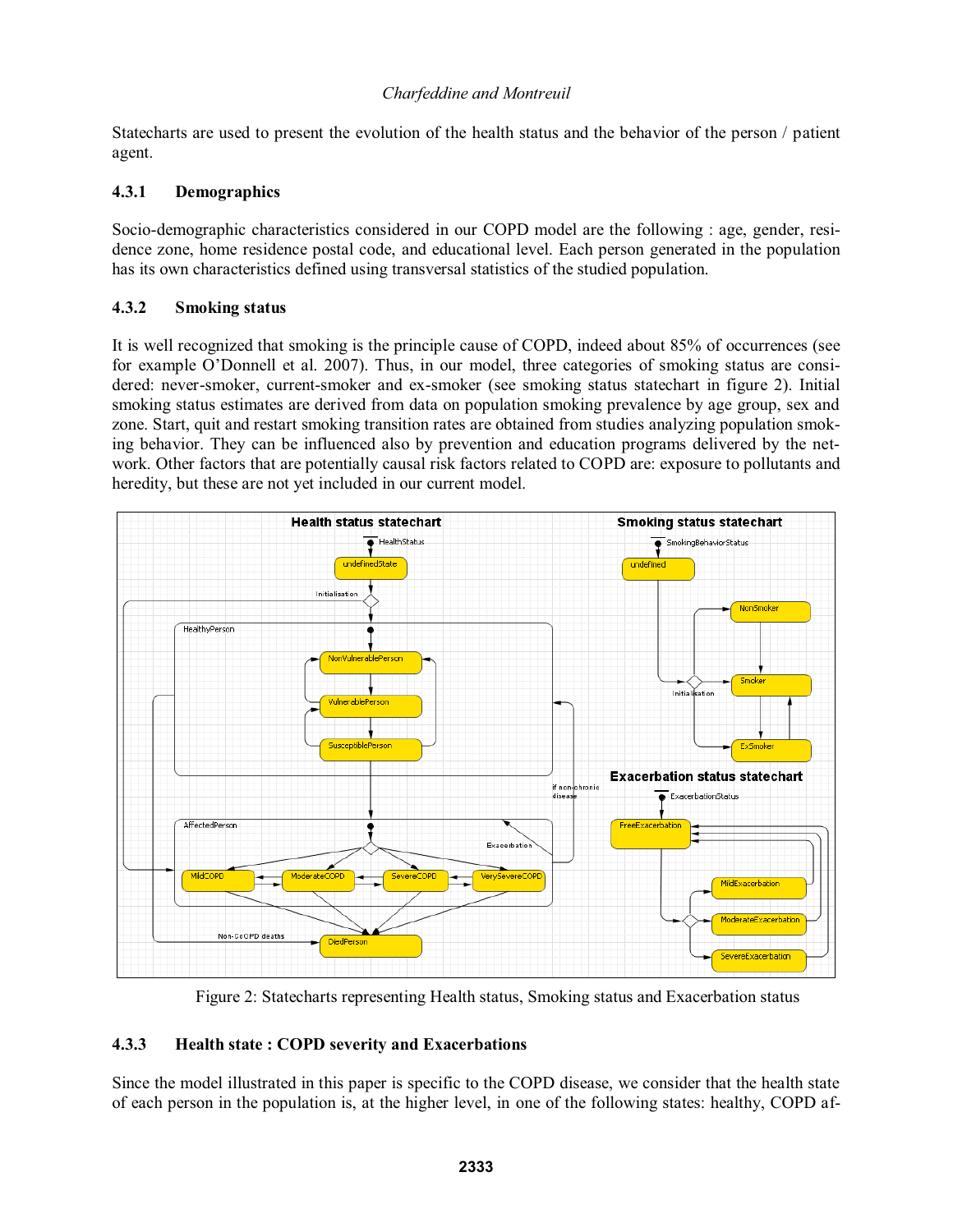fected or died. Healthy persons who are smokers or ex-smokers are considered as vulnerable persons. Vulnerable person have a certain probability to be susceptible to the development of COPD. These probabilities correspond to the incidence of the COPD disease and depend on sex, age group and smoking status. Susceptible persons develop COPD disease in a certain period of time according to a probability distribution, here simply estimated as uniformly distributed between one day and one year.

 The principle health state characteristics for COPD affected persons in our model are COPD severity and exacerbations. COPD severity is defined by the lung function measured by the forced expiratory volume in the first second as a percentage of the predicted normal value (FEV1 predicted %). According to the classification of Canadian Thoracic Society (O'Donnell et al. 2007), COPD severity is divided into four stages of severity: mild (FEV1  $\geq$  80%), moderated (50%  $\leq$  FEV1  $\leq$  80%), severe (30%  $\leq$  FEV1  $\leq$ 50%) and very severe (FEV1 < 30%). Transition rates define the evolution of the health status of each affected person. As presented in figure 1, we suppose that transitions are possible only from one severity stage to an adjacent one, except for the death state. COPD exacerbation is a specific period of worsening symptoms. It can be divided into four states: free, mild, moderate and severe. Probabilities of occurrence, transition rates, and distribution of exacerbation duration are estimated based on the work of Borg et al. (2004).

 COPD severity of each affected person in the beginning of simulation and when affected during the simulation are respectively derived from studies on the prevalence and incidence of COPD disease. Initial FEV1 estimates are generated using a normal distribution with a mean of 68.3 and a standard deviation of 19.9 (as reported in Hoogendoorn et al. 2005), truncated by the limits of each COPD severity stage of each affected person. Moreover, FEV1 can decline or increase due to the following events: start or stop smoking, receiving a treatment, getting an exacerbation.

### **4.3.4 Patient capabilities and behaviors**

Exacerbations are considered as the most frequent cause of healthcare services utilization (medical visits and hospitalizations) and of increasing use of maintenance medications (O'Donnell et al. 2007). Thus, in our model, when feeling bad (COPD symptoms starting to appear, or in case of exacerbation), a person can have the following behaviors depending on the COPD severity or the exacerbation severity:

- -Manage by himself his health state if he has already been educated to COPD self-management.
- $\bullet$  Ask for a scheduled healthcare service. In this case, the patient calls for an appointment, waits for the appointment date and then goes to the healthcare center at the appointment date.
- Ask for an urgent or unscheduled service. In this case, the patient goes directly to the healthcare center he has targeted.

 The patient chooses first a center offering the needed service from those which are geographically accessible to him (i.e. located in a certain distance radius from his residence postal code). If he does not find one, he chooses arbitrarily any other adequate center in his zone, if none then in the overall region.

When referred by a healthcare provider to another service, the patient calls for appointment to a center offering this service. If hospitalized, the patient stays in the hospital for the hospitalization period. When a visit to a center ends, a patient returns back home.

## **4.3.5 Healthcare Service Centers**

A mapping study has permitted to identify the different providers of services related to COPD in Québec capital region. The types of HSC considered and their offered services are summarized in Table 2.

## **4.3.6 Agents**

Given the objectives of the model, we defined the specific tasks that are assigned to the agents. These are summarized in table 3.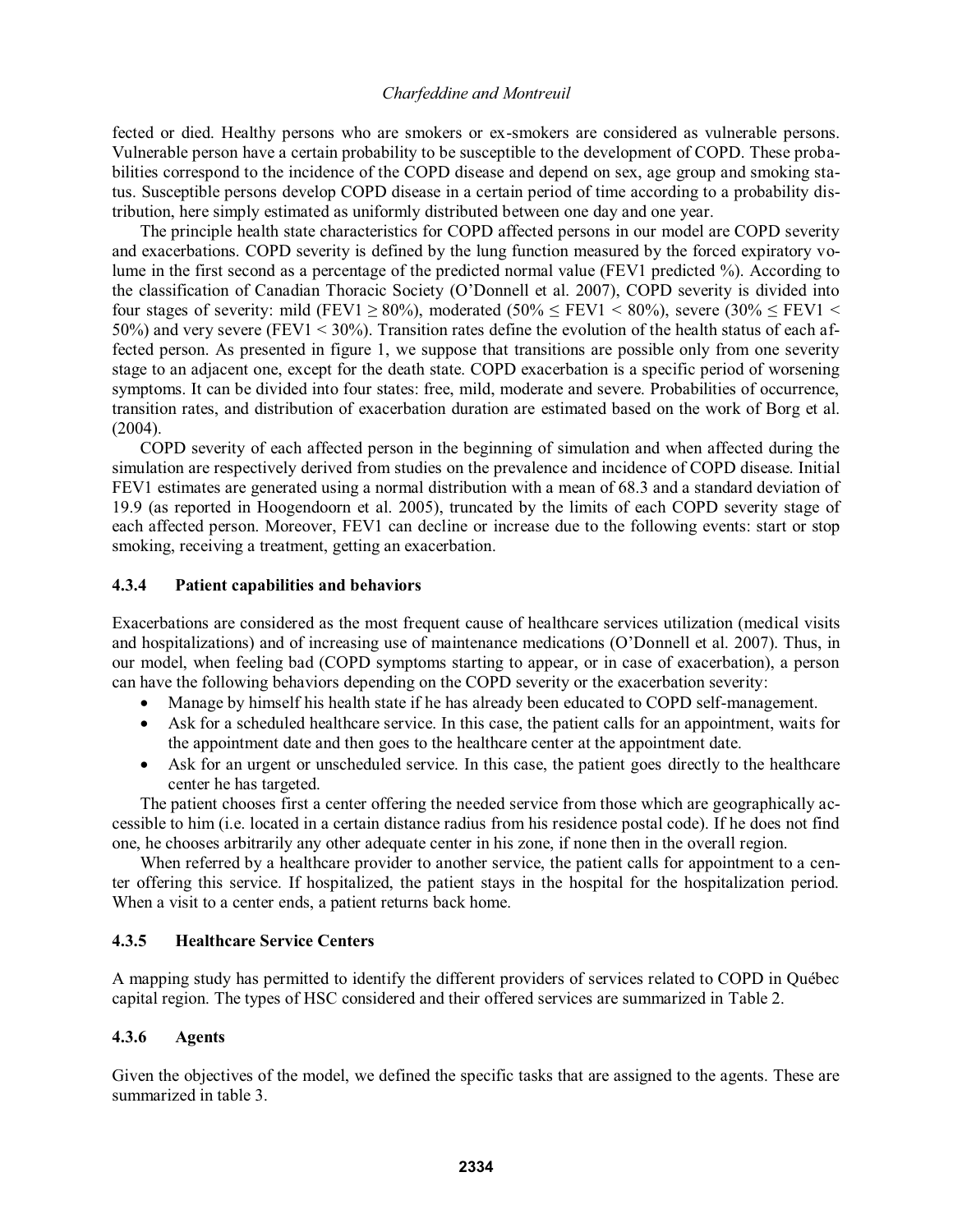| <b>HSC</b> type                                    | <b>Services</b>                                  |
|----------------------------------------------------|--------------------------------------------------|
| Hospitalization units                              | Hospitalization                                  |
| Local community service center                     | COPD Follow-up                                   |
| Regional specialized respiratory home care service | Oxygen material providing                        |
| Family physicians group                            | General consultation, COPD Follow-up             |
| Family physicians unity                            | General consultation, COPD Follow-up             |
| Medical clinic / office                            | General consultation, COPD Follow-up             |
| COPD clinic                                        | <b>COPD</b> Education                            |
| Pulmonary ambulatory clinic                        | Specialized Consultation in pulmonary diseases – |
|                                                    | Appointment within 24h                           |
| Priority Pulmonary specialized clinic              | Specialized Consultation in pulmonary diseases   |
| Emergency                                          | Emergency care                                   |

## Table 2: Types of Healthcare Service Centers and their offered services

Table 3: Agents composing the healthcare delivery network and associated tasks

| <b>Agent</b>       | <b>Tasks</b>                                                                      |  |  |
|--------------------|-----------------------------------------------------------------------------------|--|--|
| Patient agent      | • Detect the deterioration in his health status                                   |  |  |
|                    | • Make self-management of his illness when possible                               |  |  |
|                    | • Decide to request a healthcare service (with or without appointment)            |  |  |
|                    | • Choose a healthcare center offering the required service                        |  |  |
|                    | • Call for an appointment                                                         |  |  |
|                    | • Go to a healthcare center without an appointment or at the date of appointment  |  |  |
|                    | • Go back home                                                                    |  |  |
|                    | • Ask for a healthcare service or center when referred to by a care provider      |  |  |
| Care provider      | • Decide on the patient's suitable treatment                                      |  |  |
| agent              | • Perform a patient's treatment                                                   |  |  |
|                    | • Decide whether to refer a patient to another healthcare service                 |  |  |
| Access agent       | • Receive a patient's call for appointment                                        |  |  |
|                    | • Receive and direct a patient to the appropriate service                         |  |  |
|                    | • Maintain the appointments schedule of the center                                |  |  |
|                    | • Give an appointment to a patient as available in the planning                   |  |  |
|                    | • Inform on the criteria and constraints of access to the center offered services |  |  |
| Referring agent    | • Check the constraints and criteria for referral of the referred center          |  |  |
|                    | • Refer the patient to another healthcare service or center                       |  |  |
| Healthcare service | • Define and monitor the delivery process of the service care                     |  |  |
| agent              | • Assign a care provider and a medical equipment when required for a patient      |  |  |
| Healthcare center  | • Manage and allocate human and physical resources between services               |  |  |
| agent              | • Manage collaboration with other centers                                         |  |  |

# **4.3.7 Simulation prototype and experimentation**

To illustrate our integrated framework, we have developed an agent-oriented simulation prototype for the case of COPD model in Québec's capital region. We chose to use the AnyLogic© simulation platform, developed by XJ Technologies Company. This platform provides a Java-based software environment for the development of systems of discrete event simulation, model-based dynamic systems, agent-based and hybrid systems (Borshchev, Karpov, and Kharitonov 2002). AnyLogic© provides a set of predefined and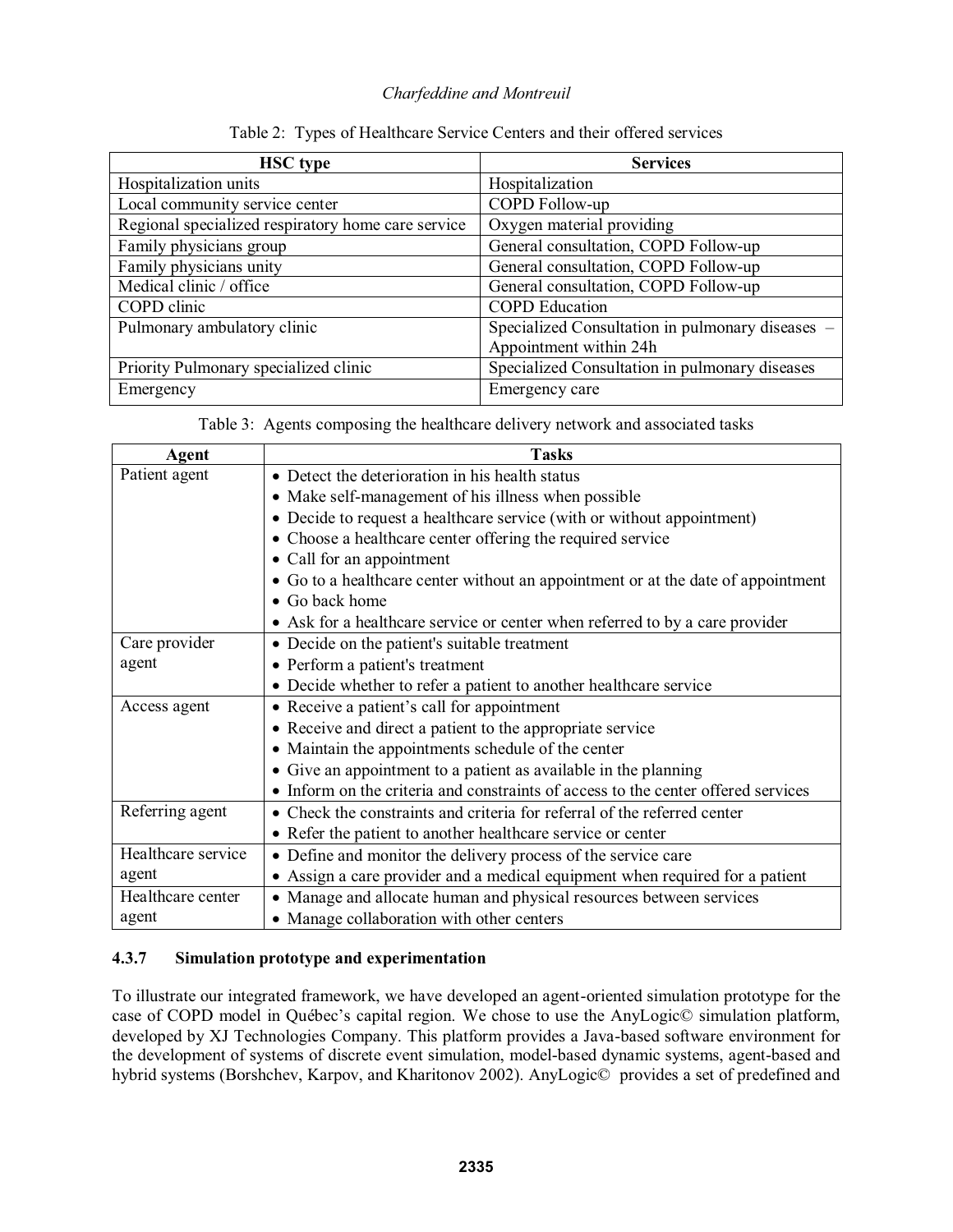customizable modeling elements that can be configured to build and expand its model simulation. It also includes a graphical editor for visual representation and animation of these different elements.

 The complete description of the prototype components is beyond the scope of this article as well as the experimental investigations exploiting it. We describe here briefly the main interface of this prototype (Figure 3). This interface exhibits the four zones of the modeled region. The colored dots represent COPD affected patients whose color refers to the stage of disease severity (mild = Yellow, moderate = Orange, severe=Red, very severe = Purple). In fact, the whole population is modeled in the simulation as a society of agents, but for purposes of clarity, they are represented visually only when they become COPD af fected. The colored diamonds represent the network's healthcare centers, their color identifying the center's type (e.g. green = local community care center, blue = clinic / medical office, etc.). Various statistics are dynamically generated on the simulated population such as population distribution (by age, sex, zone, etc.), the distribution of COPD patients by stage of disease severity, etc. The use of this prototype will permit to experiment with different scenarios of network deployment, resources allocation, population projections, etc.



Figure 3: Main Interface of the simulation agent-oriented prototype for COPD in Québec's capital région

# **5 CONCLUSION AND FUTURE WORK**

This work is a step forward towards the development of a global conceptual and methodological framework for integrated agent-oriented modeling and simulation of population and healthcare delivery sys-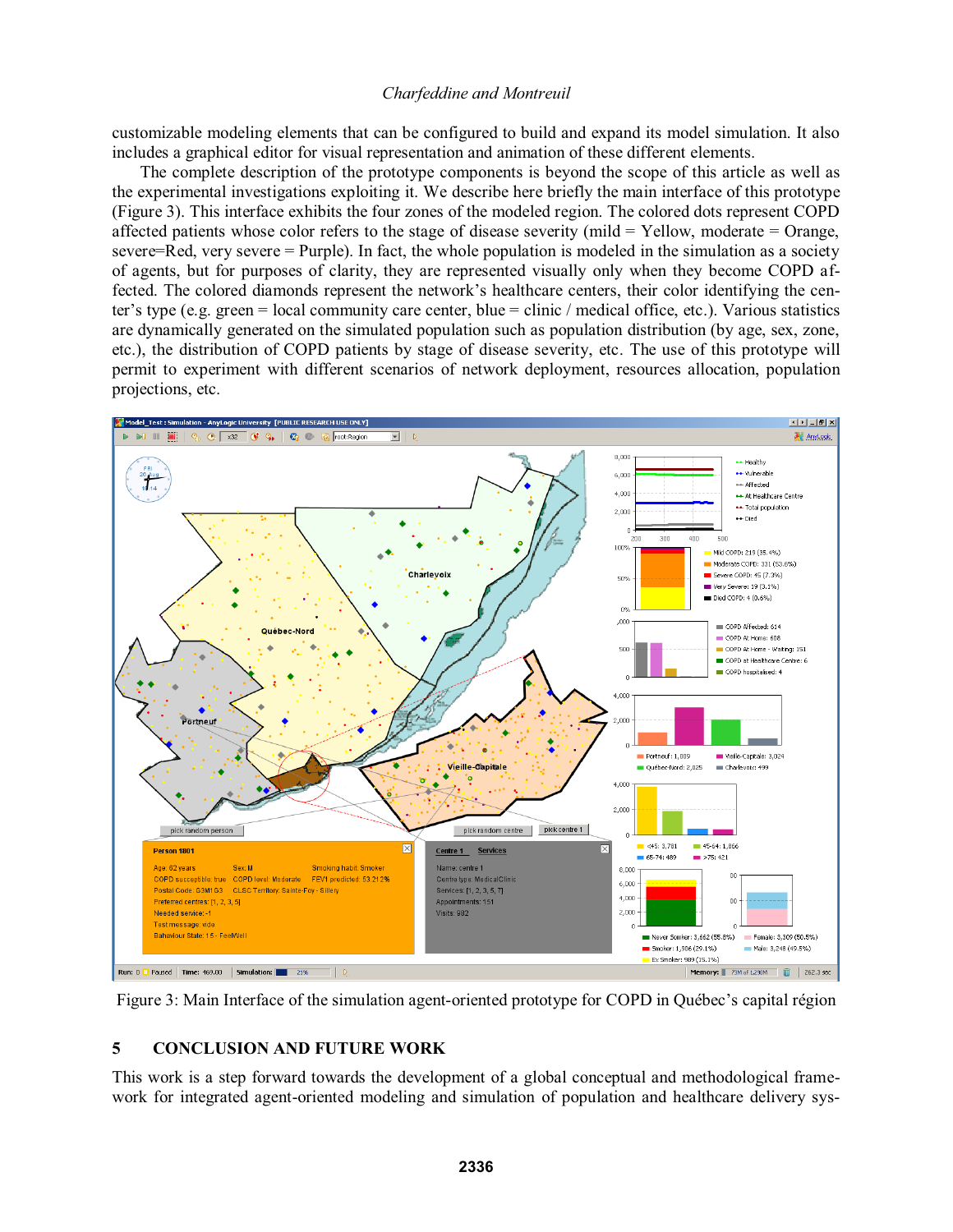tems. In the intended integrated models, demand is expressed deeply while, in parallel, the organization and functioning of the healthcare delivery network is captured with an adequate detail level. Such integrated models can become persistent models dynamically used in multiple contexts over a long horizon.

 We are conscious that, in such an approach, consistent efforts are needed in order to collect needed data and to build reliable models of the disease progression and agents behaviors (patient, care providers, healthcare centers managers, etc.). In fact, the necessary research combines a quest for adapted clinical research and for information technology platforms supporting such approaches. Thus, the main future research avenues include: 1) improving the model as well as the clinical research about how COPD disease is evolving in a person, especially in response to treatments, 2) extending the illustrative field case in order to take into consideration more than one specific disease, as well as other regions, and 3) exploiting the COPD prototype in order to experiment with different scenarios of network deployment, disease treatment policies, resources allocation and population projections.

### **ACKNOWLEDGMENTS**

We thank all the research team members from the University Institute of Cardiology and Pulmonology Of Québec (Laval Hospital): Dr Yves Lacasse, Hélène Boutin, Martin Lord, Michel Martineau, Mireille Ouellet and Rose-Anne Tremblay. This research has been financially supported by the Canada Research Chair in Enterprise Engineering.

#### **REFERENCES**

- Aleman, D.M., T.G. Wibisono, B. Schwartz. 2009. Accounting for individual behaviors in a pandemic disease spread model. In *Proceedings of the 2009 Winter Simulation Conference*, ed. M.D. Rossetti, R.R. Hill, B. Johansson, A. Dunkin and R.G. Ingalls, 1977-1985. Piscataway, New Jersey: Institute of Electrical and Electronics Engineers, Inc.
- Araz, O.M., J.W. Fowler, T.W. Lant and M. Jehn. 2009. A pandemic influenza simulation model for preparedness planning. In *Proceedings of the 2009 Winter Simulation Conference*, ed. M. D. Rossetti, R. R. Hill, B. Johansson, A. Dunkin and R. G. Ingalls, 1986 – 1995. Piscataway, New Jersey: Institute of Electrical and Electronics Engineers, Inc.
- Ashton, R., L. Hague, M. Brandreth, D. Worthington, and S. Cropper. 2004. A simulation-based study of a NHS walk-in centre. *Journal Operational Research Society* 56:153-161.
- Blasak, R.E., D.W. Starks, W.S. Armel, and M.C. Hayduk. 2003. Healthcare process analysis: the use of simulation to evaluate hospital operations between the emergency department and a medical telemetry unit. In *Proceedings of 2003 Winter Simulation Conference*, ed. S.E. Chick, P.J. Sanchez, D.M. Ferrin, and D.J. Morrice, 1887-1893. Piscataway, New Jersey: Institute of Electrical and Electronics Engineers, Inc.
- Borshchev, A., Y. Karpov, and V. Kharitonov. 2002. Distributed simulation of hybrid systems with Anylogic and HLA. In the *6th International Conference on Parallel Computing Technologies* 18(6): 829- 839.
- Brailsford, S.C. 2007. Tutorial: advances and challenges in healthcare simulation modeling. In *Proceedings of the 2007 Winter Simulation Conference*, ed. S.G. Henderson, B. Biller, M.-H. Hsieh, J. Shortle, J.D. Tew, and R.R. Barton, 1436-1448. Piscataway, New Jersey: Institute of Electrical and Electronics Engineers, Inc.
- Borg, S., A. Ericsson, J. Wedzicha, A. Gulsvik, B. Lundback, G.C. Donaldson, and S.D. Sullivan. 2004. A computer simulation model of the natural history and economic impact of chronic obstructive pulmonary disease. *Value Health* 7:153-167.
- Charfeddine M., and B. Montreuil. 2008. Une approche de mappage stratégique de réseaux intégrés de santé (An approach for strategic mapping of integrated healthcare networks). *GISEH Conference*.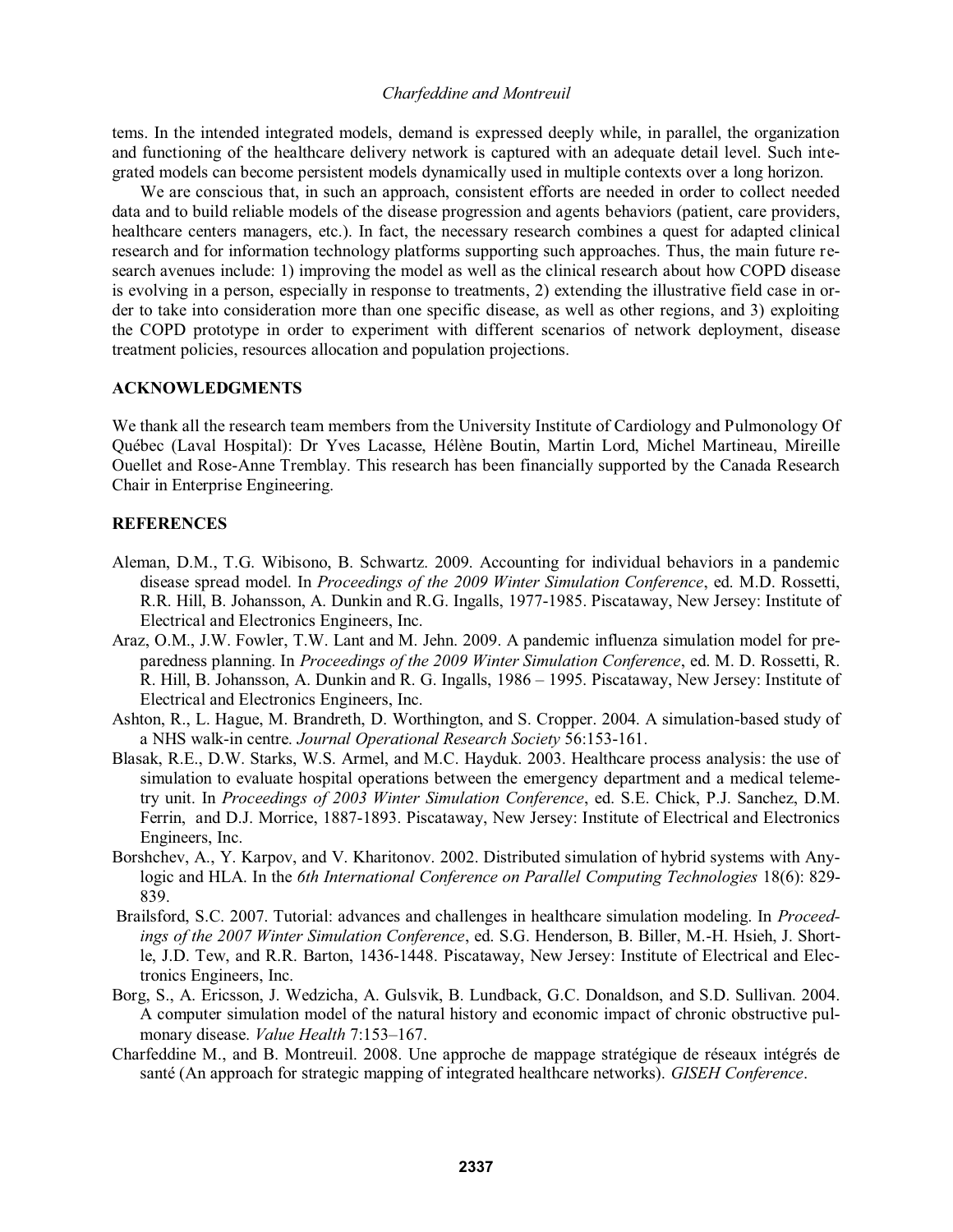- Charfeddine M. and B. Montreuil. 2010, Vers un cadre méthodologique de modélisation et de simulation orientée agent pour les systèmes de livraison de soins de santé (Towards a methodological framework for agent-oriented modeling and simulation of healthcare delivery networks). *GISEH Conference*.
- Dev, P., W.L. Heinrichs, P. Youngblood, S. Kung, R. Cheng, L. Kusumoto, and A. Hendrick. 2007. Virtual patient model for multi-person virtual medical environments. In *AMIA Annual Symposium Proceedings*, 11:181-185.
- Ekici, A., P. Keskinocak, J.L. Swann. 2008. Pandemic influenza response. In *Proceedings of the 2008 Winter Simulation Conference*, ed. S.J. Mason, R.R. Hill, L. Mönch, O. Rose, T. Jefferson, and J.W. Fowler, 1592-1600. Piscataway, New Jersey: Institute of Electrical and Electronics Engineers, Inc.
- Fone, D., S. Hollinghurst, M. Temple, A. Round, N. Lester, A. Weightman, K. Roberts, E. Coyle, G. Bevan, and S. Palmer. 2003. Systematic review of the use and value of computer simulation modelling in population health and healthcare delivery. *Journal of Public Health Medicine* 25:325--335.
- Ferrin, D.M., M.J. Miller, S. Wininger, and M.S. Neuendorf. 2004. Analyzing incentives and scheduling in a major metropolitan hospital operating room through simulation. In *Proceedings of the 2004 Winter Simulation Conference*, ed. R.G. Ingalls, M.D. Rossetti, J.S. Smith, and B.A. Peters, 889-894. Piscataway, New Jersey: Institute of Electrical and Electronics Engineers, Inc.
- Garrido, C.P., J. de Miguel Diez, R.J. Gutierrez, et al. 2006. Negative impact of chronic obstructive pulmonary disease on the health-related quality of life of patients. Results of the EPIDEPOC study. *Health Quality Life Outcomes* 4:31.
- Giachetti, R.E., E.A.Centeno, M.A. Centeno, and R. Sundaram. 2005. Assessing the viability of an open access policy in an outpatient clinic: a discrete-event and continuous simulation modeling approach. In *Proceedings of the 2005 Winter Simulation Conference*, ed. M.E. Kuhl, N.M. Steiger, F.B. Armstrong, and J.A. Joines, 2246-2255. Piscataway, New Jersey: Institute of Electrical and Electronics Engineers, Inc.
- Griffiths, J.D., N. Price-Lloyd, M. Smithies, and J.E. Williams. 2005. Modeling the requirement for supplementary nurses in an intensive care unit. *Journal of the Operational Research Society* 56:126-133.
- Hoogendoorn, M, M.P. Rutten-van Molken, R.T. Hoogenveen, M.L. van Genugten, A.S. Buist, E.F. Wouters, and T.L. Feenstra. 2005. A dynamic population model of disease progression in COPD. *European Respiratory Journal* 26:223-233.
- Jun, J., S. Jacobson, and J. Swisher. 1999. Application of discrete-event simulation in health care clinics: A survey. *Journal of the Operational Research Society* 50:109-123.
- Koppenhaver, R.T., A. Schaefer, R.S. Braithwaite, and M. Roberts. 2009. A simulation model of HIV treatment under drug scarcity constraints. In *Proceedings of the 2009 Winter Simulation Conference*, ed. M.D. Rossetti, R.R. Hill, B. Johansson, A. Dunkin and R.G. Ingalls, 2090 – 2095. Piscataway, New Jersey: Institute of Electrical and Electronics Engineers, Inc.
- Kotiadis, K. 2006. Extracting a conceptual model for a complex integrated system in health care. In *Proceedings of the OR Society's Two-Day Workshop (SW06)*, 235-245.
- Medeiros, D.J., E. Swenson and C. DeFlitch. 2008. Improving patient flow in a hospital emergency department. In *Proceedings of the 2008 Winter Simulation Conference*, ed. S.J. Mason, R.R. Hill, L. Mönch, O. Rose, T. Jefferson, J.W. Fowler, 1526-1531. Piscataway, New Jersey: Institute of Electrical and Electronics Engineers, Inc.
- Montreuil, B., M. Charfeddine, O. Labarthe, and A. Côté André. 2007. A generic agent-based framework for simulation in distributed healthcare systems. *International Conference on Industrial Engineering and Systems Management*.
- Morrison, B.P., and B.C. Bird. 2003. Healthcare process analysis: a methodology for modeling front office and patient care processes in ambulatory health care. In *Proceedings of 2003 Winter Simulation Conference*, ed. S.E. Chick, P.J. Sanchez, D.M. Ferrin, and D.J. Morrice, 1882-1886. Piscataway, New Jersey: Institute of Electrical and Electronics Engineers, Inc.